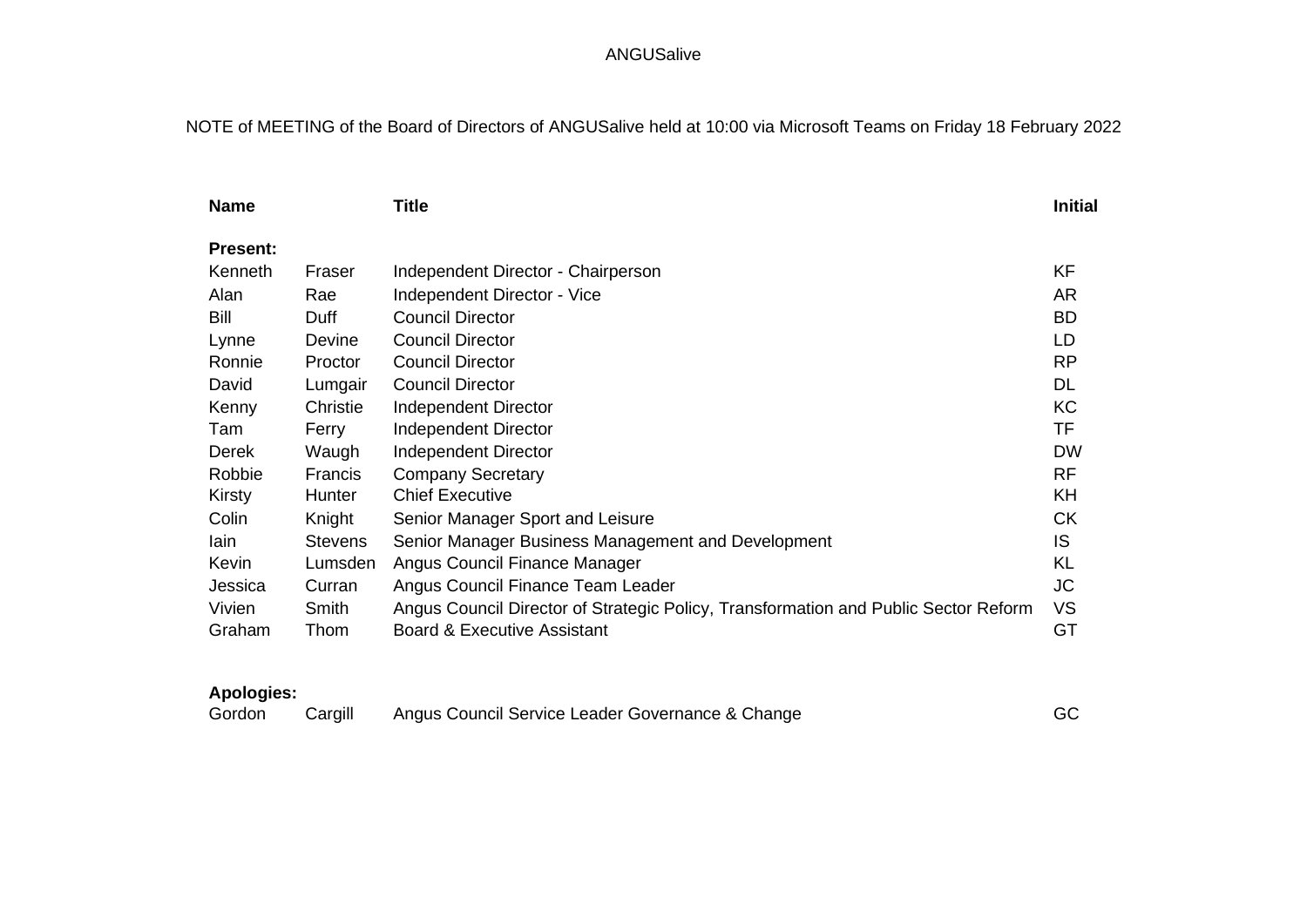| <b>Item No</b> | <b>Note</b>                                                                                                                                                                                                                                                                                                                                    |
|----------------|------------------------------------------------------------------------------------------------------------------------------------------------------------------------------------------------------------------------------------------------------------------------------------------------------------------------------------------------|
| $\mathbf{1}$ . | <b>Welcome &amp; Apologies</b>                                                                                                                                                                                                                                                                                                                 |
|                | KF welcomed everyone to the meeting and noted apologies. He introduced DW who has joined the Board as an<br>Independent Director and welcomed him to his first meeting. JC and VS were welcomed to the meeting.<br><b>Apologies: Gordon Cargill</b>                                                                                            |
| 2.             | <b>Declarations of Interest</b>                                                                                                                                                                                                                                                                                                                |
|                | Directors were asked to consider whether they had any declarations of interest in relation to any item on the agenda<br>for the meeting.                                                                                                                                                                                                       |
|                | BD and LD noted they are currently undertaking shadow budget work, including consideration of the ANGUSalive<br>management fee, in their capacity as Councillors. RP and DL noted they are involved in budget setting by the<br>Council Administration which includes our funding and savings to be delivered through the Council change plan. |
| 3.             | Minutes of Full Board Meeting on Friday 10 December 2021                                                                                                                                                                                                                                                                                       |
|                | Directors were asked to consider whether the minute of the previous Board meeting provided an accurate<br>representation of the meeting. LD proposed the minute was accurate, and RP seconded.                                                                                                                                                 |
|                | KL noted a typo in Section 10 - Business Plan. GT to amend and republish in Bl.                                                                                                                                                                                                                                                                |
|                | <b>Matters arising.</b><br><b>Client Representation</b><br>KH noted Director disappointment that at the Board meeting on 10 December 2022 there was no representation from<br>the Council was subsequently raised with the Client. VS is in attendance today to ensure Council representation.<br><b>AED Training</b>                          |
|                | KH noted AED training in libraries has not been progressed and this action will be carried forward.                                                                                                                                                                                                                                            |
|                | ACTION: KH to provide an update on AED training in our libraries at a future meeting.                                                                                                                                                                                                                                                          |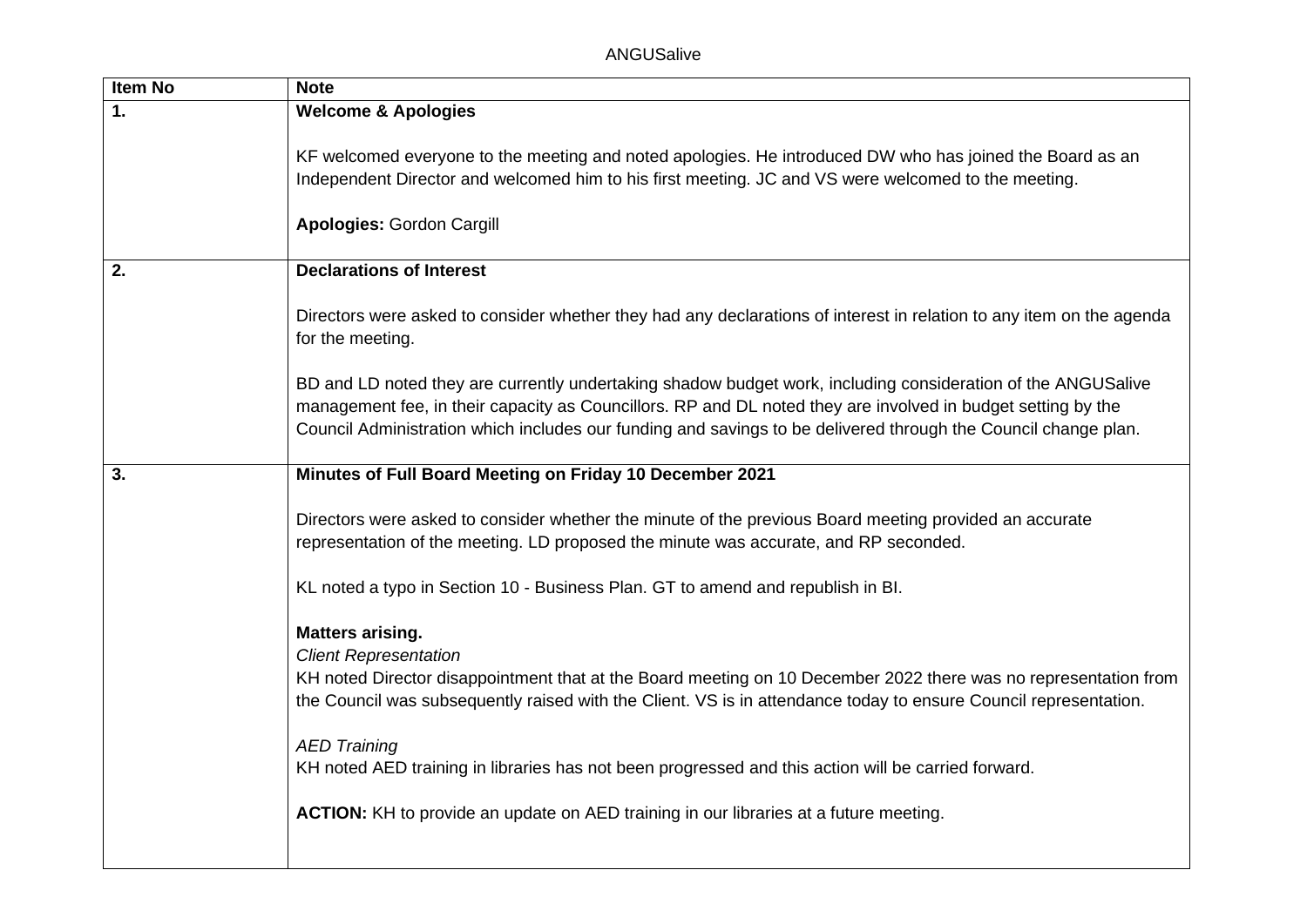### *Performance Management*

IS reported there are two ongoing performance management projects for Communication & Reporting, and Data Analysis facilitated through Flexible Workforce Development Fund training provided by Dundee & Angus College. He highlighted project updates will be provided to the Executive Team on 21 February 2022 and will then be progressed and linked into Angus Council and their performance reporting. A verbal progress update will be provided at the next Board meeting.

**ACTION:** IS to provide a verbal update on performance reporting at the Board meeting on 24 June 2022.

#### *Digital Strategy*

KF asked how the digital strategy for Museums, Galleries & Archives will be reported to the Board. KH noted this work is ongoing and can be discussed in more depth at the Director Development Day on 18 March 2022. She highlighted some of the benefits of digital projects include, for example, provision of improved online access to the museum and archive collections catalogue which is currently limited. An exemption has now been signed for ANGUSalive to procure the Axiell Collections Management System which will move both museums and archives onto an integrated solution and make them accessible remotely through a single system. She added the wider digital strategy forms part of the Montrose Reimagined project and is linked to the work being undertaken with Studio Arc.

#### *Transformation Project*

GT has added the Transformation Report to BI and Directors were informed of this.

### *Corporate Annual Report*

KH noted the corporate annual report for 2020/21 had been shared with Directors who were asked to email any feedback and their agreement for publication of the document by 17 December 2022. Directors approved the corporate annual report 2020/21 which has now been issued internally to all colleagues with a message from the Chief Executive. Our corporate annual report has also been sent to the Client who has provided a covering report and it will be presented at the next council Scrutiny & Audit meeting on 01 March 2022. Following this, it will be published to external partners, communities, and stakeholders.

### *ANGUSalive Policies*

GT emailed Directors asking for them to review the policy documents and confirm their agreement with them by Friday 17 December 2021. Directors reviewed the policy documents offline and submitted their agreement via email.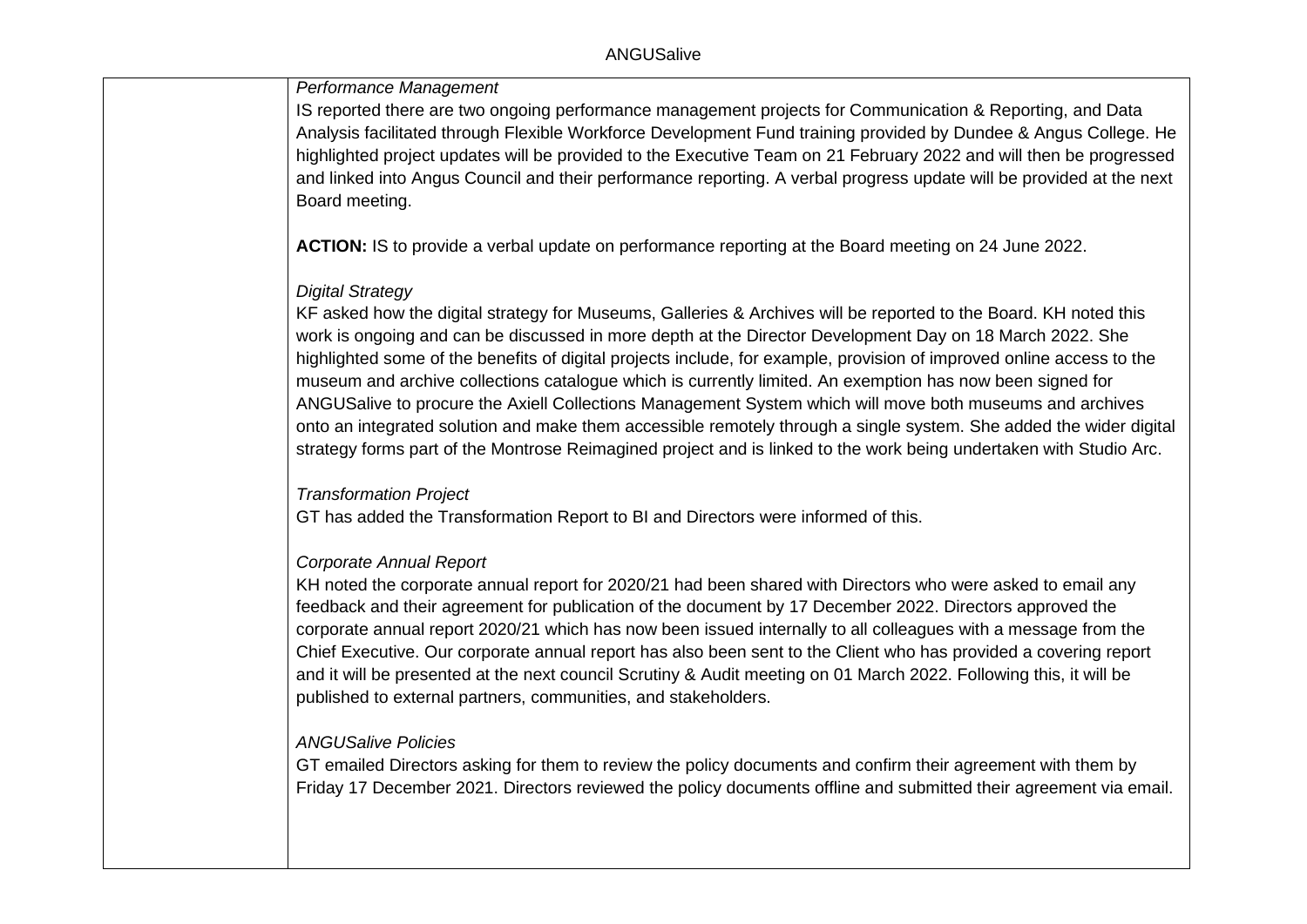|    | <b>Director Recruitment</b>                                                                                                                                                                                                        |
|----|------------------------------------------------------------------------------------------------------------------------------------------------------------------------------------------------------------------------------------|
|    | GT emailed Directors on the Nominations Committee links to the applicant information and issued meeting invites for                                                                                                                |
|    | both shortlisting and interview sessions. This process is now complete and DW was appointed to the Board of                                                                                                                        |
|    | Directors on 14 January 2022.                                                                                                                                                                                                      |
|    |                                                                                                                                                                                                                                    |
|    | Employee benefits                                                                                                                                                                                                                  |
|    | KF asked about the level of uptake of bACTIVE membership which is now free to all employees. KH noted feedback<br>from employees has been very positive and there is a good level of uptake. CK confirmed uptake was 96 in January |
|    | and another 21 in Feb so 117 in total to date. He added membership uptake overall for January 2022 had been                                                                                                                        |
|    | positive with people taking advantage of the promotional offer. TF asked how new membership levels compares to                                                                                                                     |
|    | January 2020. IS confirmed sales in January of the previous 3 years were: $2020 = 416$ , $2021 = 6$ , $2022 = 657$                                                                                                                 |
|    | (including free employee memberships).                                                                                                                                                                                             |
|    |                                                                                                                                                                                                                                    |
| 4. | <b>Chief Executive Update</b>                                                                                                                                                                                                      |
|    | Service disruption due to adverse weather                                                                                                                                                                                          |
|    | KH noted due to current storm conditions being experienced today, we have been forced to close Webster's Sports                                                                                                                    |
|    | Centre, Forfar Community Campus, and Kirriemuir Library since employees are unable to travel safely to their sites.                                                                                                                |
|    | CK provided an update on the damage caused by the recent storms, particularly to trees in the Country Parks. He                                                                                                                    |
|    | noted there are ongoing communications with customers and the general public to warn of dangers in the parks. He                                                                                                                   |
|    | added work is being undertaken to assess blockages in the reservoir systems and a contractor is being consulted to                                                                                                                 |
|    | provide a timeline and quote for dealing with some of these issues. Directors discussed the challenges presented by                                                                                                                |
|    | the ongoing adverse weather conditions including incidents where the public are ignoring the barriers and signage.                                                                                                                 |
|    |                                                                                                                                                                                                                                    |
|    | Recovery                                                                                                                                                                                                                           |
|    | KH advised that information from Community Leisure Scotland indicates we remain at a similar level of recovery, in<br>terms of pre-Covid membership levels, as most Trusts in Scotland. bACTIVE levels are moving very slowly in a |
|    | positive direction and are now not expected to increase significantly prior to year-end. She added other Trusts are                                                                                                                |
|    | also in a similar situation in terms of cuts to their management fee or equivalent funding for 2022/23.                                                                                                                            |
|    |                                                                                                                                                                                                                                    |
|    | <b>Theatre</b>                                                                                                                                                                                                                     |
|    | KH highlighted the comedian 'Jimeoin' is first show back in the theatre since the last period of closure and the current                                                                                                           |
|    | 400 audience capacity is sold out. She noted a promotional campaign is currently on in this area of the business to                                                                                                                |
|    | promote a busy schedule of upcoming shows and events. The pantomime is set to return this year, so Directors and                                                                                                                   |
|    | the Client are encouraged to reserve 10 December 2022 in their diaries to attend the opening night performance.                                                                                                                    |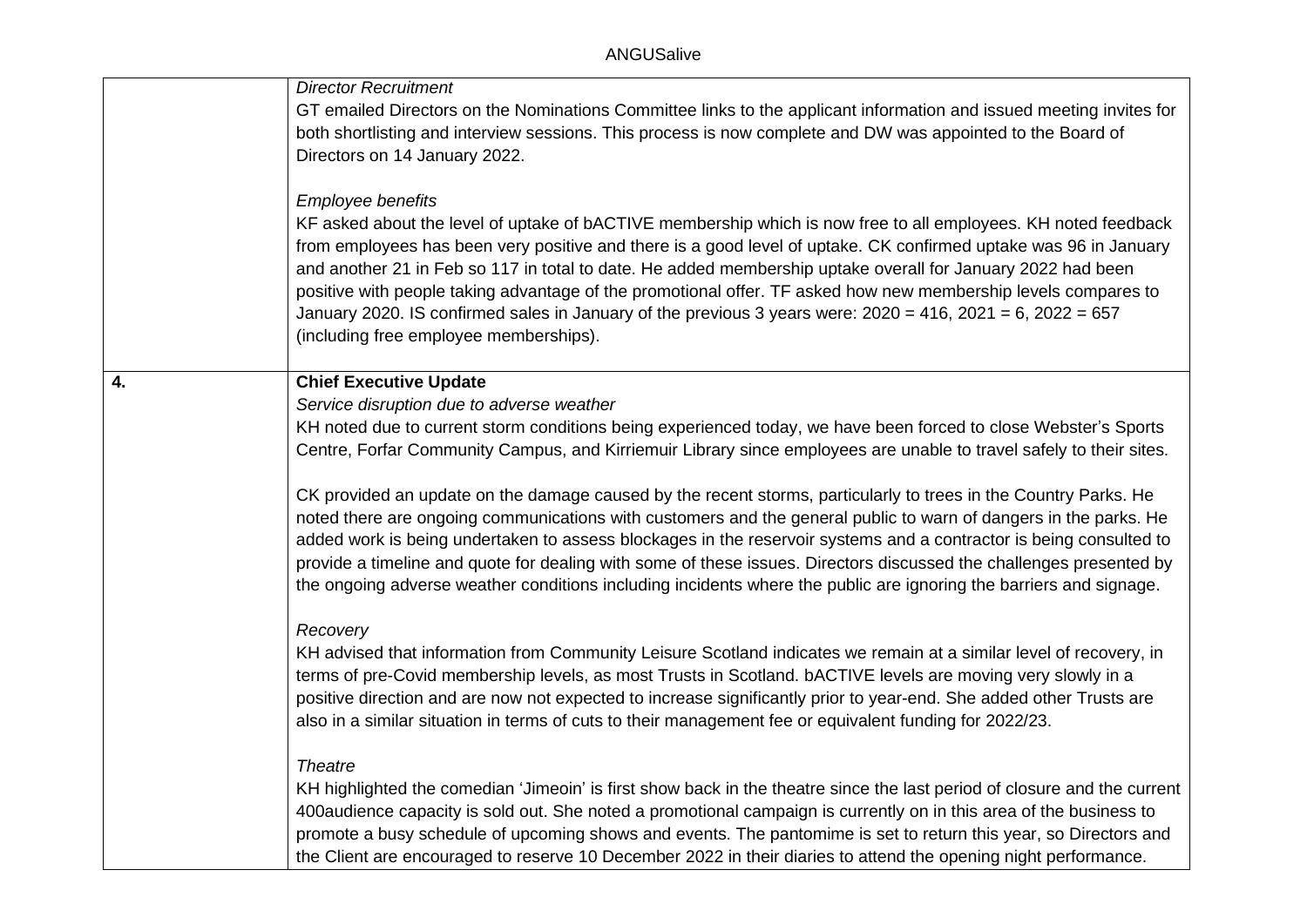|    | Museums, Galleries & Archives<br>KH noted new exhibitions featuring a selection of works from the Collection, James Watterston Herald and Angus<br>Guildry Panels in the Meffan Museum & Art Gallery and James Gray Low in Montrose Museum, are now on display<br>for visitors to enjoy. Recent work by Norman Moseley opened last week in the Brothick Gallery in Arbroath Library<br>and we are the final month of Make Meet Collaborate, a touring exhibition of new works created by makers<br>participating in the Applied Arts Scotland international exchanges project, which has been exhibited at Carnoustie<br>Library since November 2021. Landing the Catch, an exhibition of black and white photographs taken by the late<br>Jonathan Ogilvie, is on show at the Signal Tower Museum.                                                                                                                                                                                                                                                                                                                                                                           |
|----|-------------------------------------------------------------------------------------------------------------------------------------------------------------------------------------------------------------------------------------------------------------------------------------------------------------------------------------------------------------------------------------------------------------------------------------------------------------------------------------------------------------------------------------------------------------------------------------------------------------------------------------------------------------------------------------------------------------------------------------------------------------------------------------------------------------------------------------------------------------------------------------------------------------------------------------------------------------------------------------------------------------------------------------------------------------------------------------------------------------------------------------------------------------------------------|
| 5. | <b>Finance &amp; Audit Information Report</b>                                                                                                                                                                                                                                                                                                                                                                                                                                                                                                                                                                                                                                                                                                                                                                                                                                                                                                                                                                                                                                                                                                                                 |
|    | BD highlighted the key financial information contained within the report. Directors discussed the budget process in<br>terms of yearend underspend and consultation for allocating the next year's budget. KH confirmed operational<br>surplus is carried forward and a decision is made by Directors and the Executive Team for how this will be divided<br>between the R&R Funds and the reserves. BD highlighted the R&R Fund was previously held entirely on the Angus<br>Council side but now some of this fund is held by ANGUSalive.                                                                                                                                                                                                                                                                                                                                                                                                                                                                                                                                                                                                                                   |
|    | <b>HR Support</b><br>BD highlighted one of the discussions at the Finance & Audit Sub-Committee meeting was about ongoing issues with<br>regards the HR support service provided through Angus Council. It was agreed to escalate this issue to full Board.                                                                                                                                                                                                                                                                                                                                                                                                                                                                                                                                                                                                                                                                                                                                                                                                                                                                                                                   |
|    | KH advised a decision was taken by Directors at the Finance & Audit Sub Committee on 10 September 2021 to<br>approve Option 1 for consolidation of the Scottish Local Government Living Wage within the pay and grading<br>structure. This decision was communicated with HR colleagues at the meeting and also confirmed via email so Trade<br>Union consultation could be undertaken. However, in a meeting with Trade Unions on Wednesday 24 November<br>2021, it was highlighted by the Trade Unions that this information had not yet been provided to them by Angus<br>Council. HR colleagues subsequently confirmed the information had not been shared because the 2021/22 Pay<br>Award was higher than anticipated so the proposal would need to be reworked to consider the implications and it was<br>highly likely that new options would need to be presented to Board for consideration. Additionally, although an early<br>draft of the Homeworking Policy had been shared with ANGUSalive, we did not have sight of the finalised workstyle<br>proposals before they were shared with Angus Council employees and Trade Unions for consultation with members. |
|    | KH noted the Client has arranged a meeting with the acting head of HR on 22 February 2022 to discuss future HR<br>support services. This will provide an opportunity to reiterate that ANGUSalive need to be involved with these types<br>of conversation from the outset not just presented with a position once the Council has reviewed the matter.                                                                                                                                                                                                                                                                                                                                                                                                                                                                                                                                                                                                                                                                                                                                                                                                                        |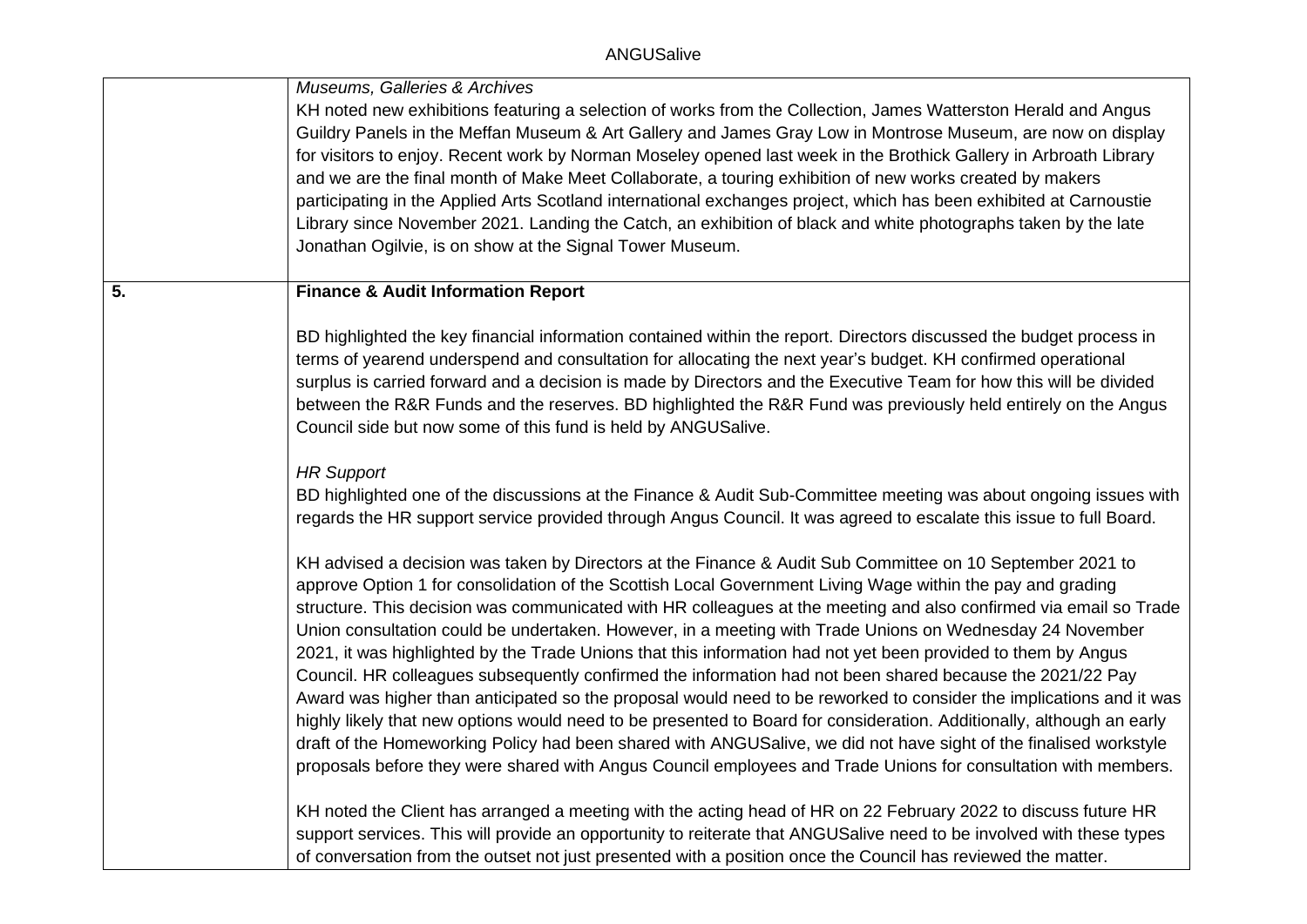*Monifieth Library*

BD noted the options for future library service provision in Monifieth had been discussed. He highlighted the outcome from a community consultation had resulted in the Monifieth Library not being incorporated in the new Learning Campus along with Monifieth High School and therefore an alternative long- term solution was required.

KH noted she and VS had attended the Monifieth Community Council meeting on 17 February and reported the initial reception to the new proposal to incorporate the library service within the new Monifieth Community Resource Group Community Hub was largely positive. She added that following a meeting with the architects, a fee quotation for completion of a feasibility study is being prepared and expected today. The study itself will take five to six weeks from the date when Aim Design are formally instructed.

**ACTION**: KH to provide an update on this at the Board meeting on 15 April 2022.

### *Vaccination Centres*

BD noted the vaccination centre income for 2021/22 and 2022/23 was discussed by the sub-committee but added this has now been resolved. KH confirmed a venue hire proposal made to NHS Tayside based on the community charge was agreed in full and would be backdated to June 2021 when the vaccination centres were established. She added a claim has been made for the payment up to 31 December and future charges will be invoiced quarterly.

KH noted this agreement was reached on the condition suitable alternative locations are considered to enable these sites to be released back to ANGUSalive for community use. Alternative venues are actively being sought by the Council's Service Leader – Assets and while the hire agreement will not be extended beyond 31 March 2023, there is the possibility this could happen sooner if suitable alternatives are secured.

Directors discussed the vaccination centres and possible alternative venues in Angus. KL highlighted the agreement reached with NHS Tayside is providing substantial income for ANGUSalive in the current financial year which will be reported at the next Finance & Audit Sub Committee.

### *Dual-Use Sites*

BD highlighted it was also agreed at the Finance & Audit Sub Committee to raise the ongoing issues with the outstanding dual-use site payments, and campus shared spaces.

KL advised we have subsequently received confirmation the 2021/22 fee will be paid by Children & Learning so this issue is resolved for the current financial year.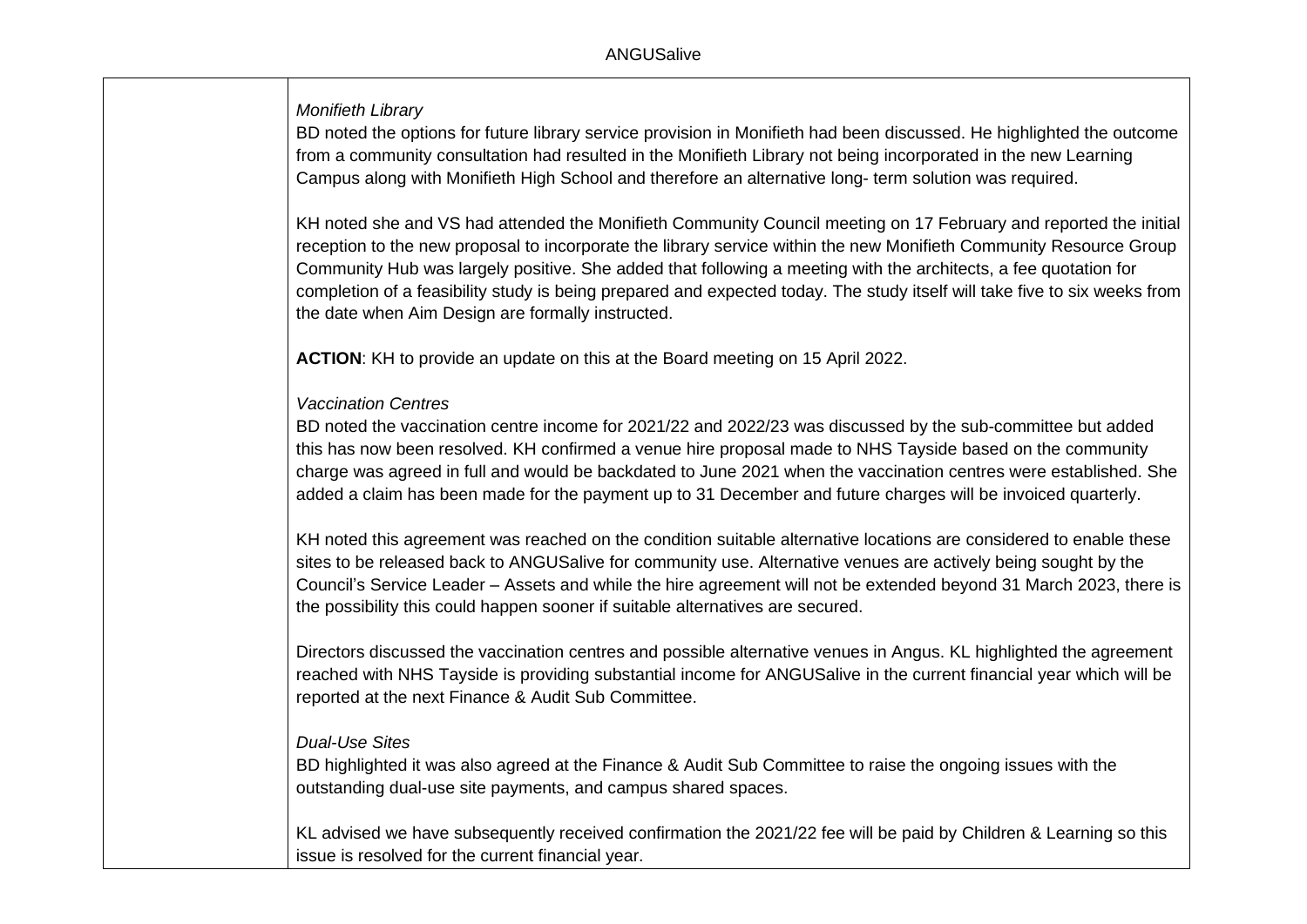KH added this issue has also been raised with the Client and GC is already liaising with the Children & Learning team so this yearly problem can hopefully be addressed and avoided in future.

Directors discussed the issues related to restricted access that continue to be encountered at some Community Campus sites where Schools & Learning staff do not appear to appreciate 1) the shared spaces in these venues are for use by both the school and the community and 2) he financial and reputational impact on ANGUSalive.

CK highlighted the Strategic Group for Forfar Community Campus has now been re-established following a prolonged disruption to these meeting due to the pandemic and these issues are now being addressed through the service level agreements although issues do remain at this time.

### *Charging & Pricing*

BD confirmed for the Board the proposed changes to the Charging & Pricing structure had been approved by the sub-committee at the Finance & Audit Sub Committee and these would now be brought to the Angus Council special budget meeting on 3 March 2022.

KH noted most charges, including Sports pitches, sports and bACTIVE membership charges have remained unchanged for 2022/23 and no inflationary percentage increase has been applied for the fourth consecutive year. The last inflationary percentage increase was applied in 2018/19. After a comprehensive review of all charges at Country Parks to align better with the local marketplace we have moved to a single cost per participant and removed car parking fees at Monikie and Crombie. There are a small number of charges which have increased, e.g. one-toone swimming lessons, and others have seen a reduction, e.g. online only bACTIVE memberships. Some new rates have also been introduced e.g. in Libraries there will be a concession rate for children and a standard rate for adults.

BD noted all charges will be reviewed during 2022/23 by the new Team Leaders following their appointment.

### *Board Sub-Committees*

BD highlighted there will be vacancies in both the Finance & Audit Sub-Committee and Trading Company following the Angus Council elections in May 2022. KF suggested we review these gaps at development session in March.

### *Management Fee and Savings Requirement*

BD highlighted future Management Fee proposals with Angus Council reducing funding in each of the next 3 years as part of their Change Programme strategy to make savings. It was already known there is a saving requirement of £250k for 2022/23 (now £285k due to the NICs increase from 01 April 2022), and a further £210k for 2023/24. He noted, the Council is now asking for an additional £500k in 2024/25. In total a saving of nearly £1m over three years.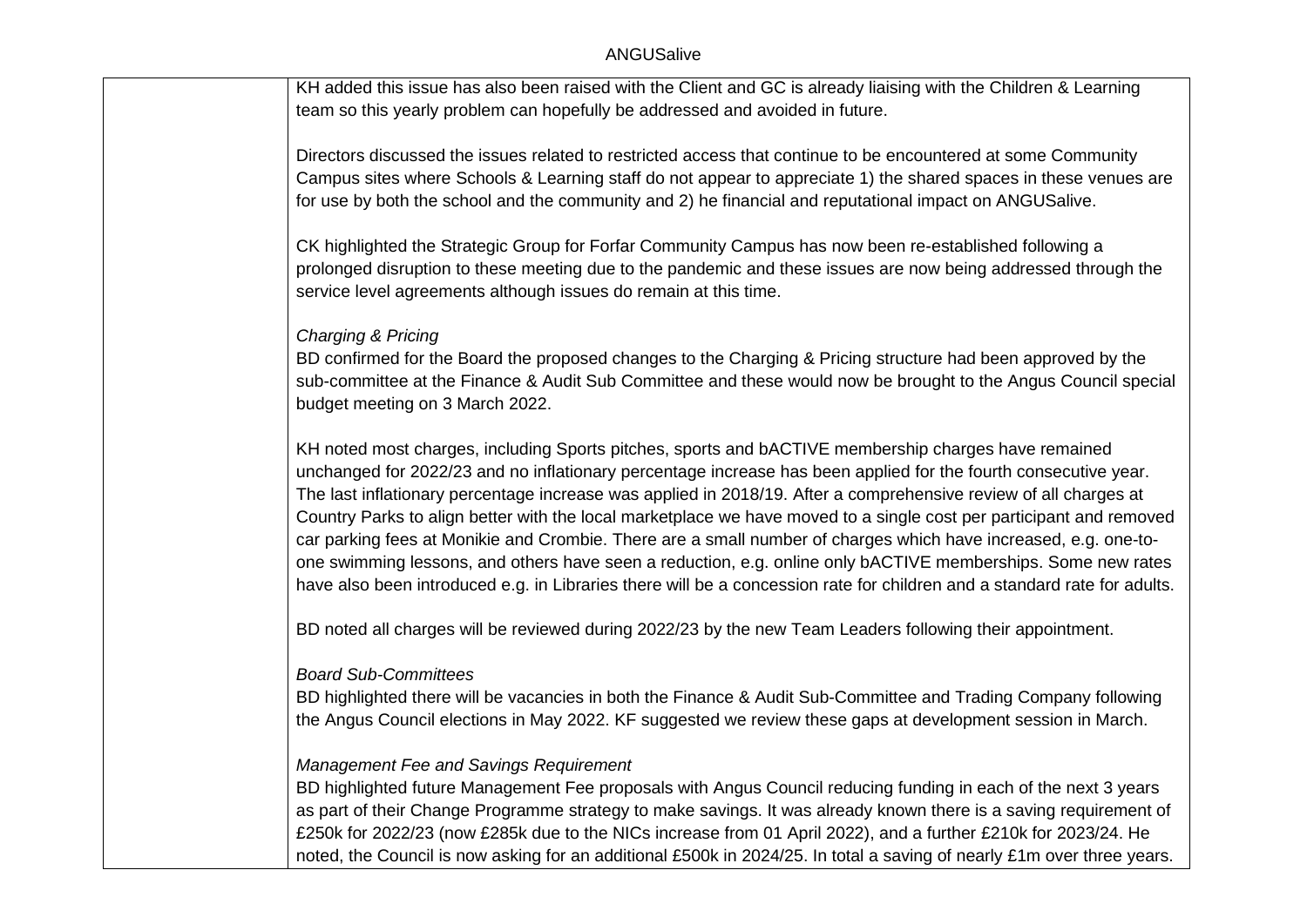KH noted it will be difficult to meet this level of saving without significant change to the current shape of services and the proposals will need to be agreed within the 2022/23 financial year at the latest to provide sufficient time to facilitate the required consultation to achieve this scale of change.

KF asked what criteria the Council had applied to savings to get to these figures. VS provided an overview of the Angus Council financial position and highlighted the expectation is there will be sufficient movement in the Transformation Project by year 3 to allow ANGUSalive to generate more income themselves to offset the savings as part of a more self-sufficient model of operation. This would include possible income from the Levelling Up Fund for investment in projects such as overnight accommodation at the Country Parks which it is hoped could also attract schools to use PEF funding.

KF noted a concern that ANGUSalive and Angus Council's strategic thinking may not be aligned, and this will need explored in greater detail at the Development Day. VS provided reassurance what has been set out as savings requirement over the next three years is a target and the Council will continue to work closely with the Executive Team towards this target.

Directors discussed the savings requirement, and it was noted savings requirements are being made everywhere so relying on temporary funding such as PEF may not provide a long-term solution.

Directors asked for an overview on the Transformation Project including how it was set up, and the project plan/timeline. VS provided information on the governance of the Council Change Programme and how it links to the required savings. She highlighted the Council are committed to the development of ANGUSalive and to supporting them through these challenging times with measures such as the support package which are in place.

**Action**: GT to invite GC & VS to the Development Day on Friday 18 March 2022 where this will be discussed further.

#### *Facility Redevelopment*

IS provided Directors with an overview of phase 1 redevelopment of the fitness facilities in Arbroath Sports Centre, Brechin Community Campus, and Carnoustie Leisure Centre. He noted the project team have undertaken a robust assessment of the equipment and spaces and will be introducing improvements such as feature lighting, improve sound systems, new flooring and engaging branding along with the new equipment.

IS confirmed consultation is underway with equipment providers to get the best value for money which will maximise what can be achieved through our investment to help ensure the long-term success of these sites.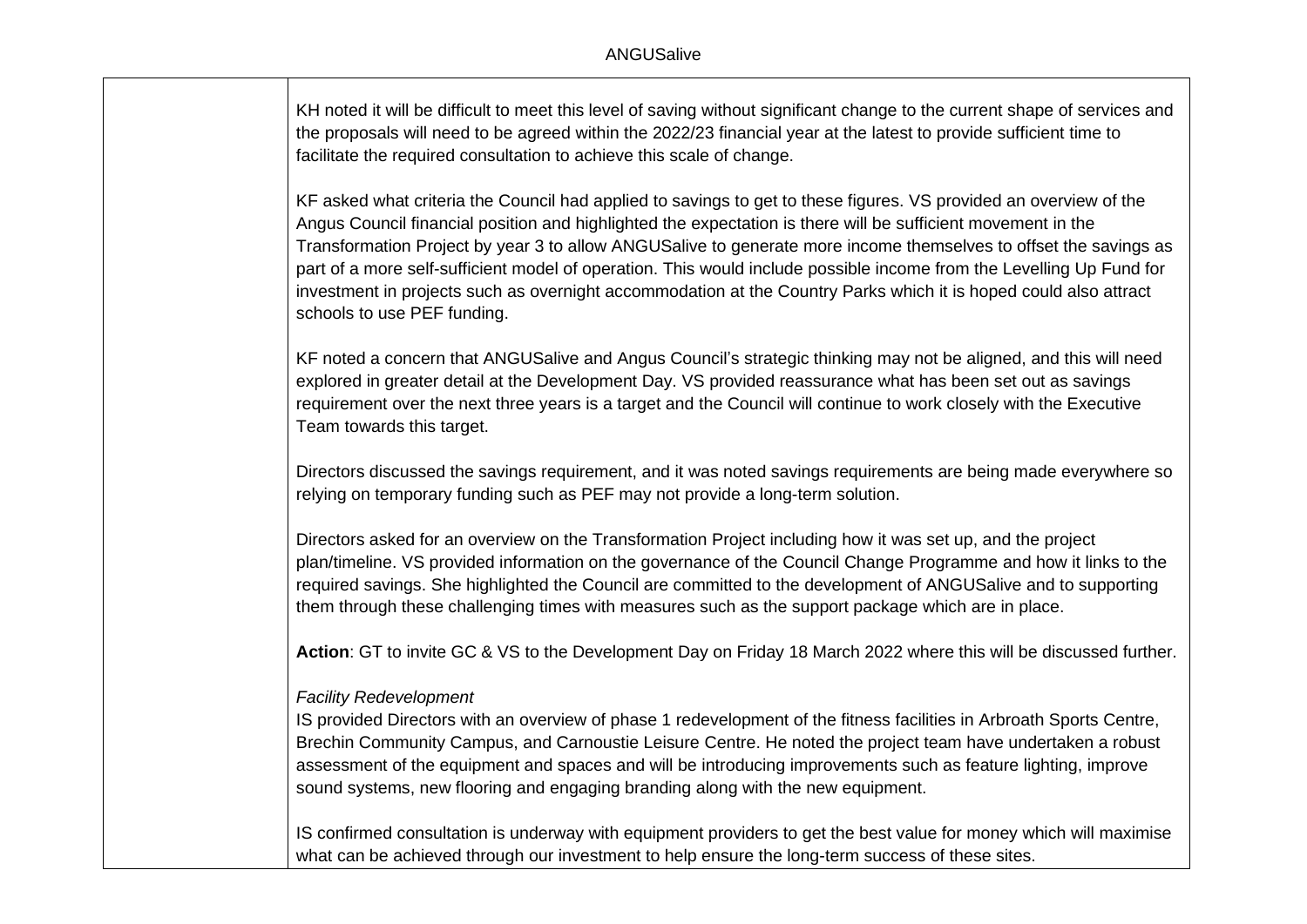|    | Directors discussed the changing landscape of fitness facilities and what role ANGUSalive plays in this industry. IS<br>highlighted the marketplace continues to change rapidly and customers' expectations have increased. He added we<br>are looking into the diversification of income streams such as soft play and click and climb in sites and we recognise<br>we need to introduce more commercially viable options into underutilised spaces in venues.                                                     |
|----|---------------------------------------------------------------------------------------------------------------------------------------------------------------------------------------------------------------------------------------------------------------------------------------------------------------------------------------------------------------------------------------------------------------------------------------------------------------------------------------------------------------------|
|    | IS noted phase 2 of the project will be the refurbishment of Saltire Sports Centre, Montrose Sports Centre, and Forfar<br><b>Community Campus.</b>                                                                                                                                                                                                                                                                                                                                                                  |
|    | TF asked how these changes are being mapped out for customers and IS confirmed a communications plan is being<br>prepared to share plans with our customers and this will include visualisations of the revamped spaces.                                                                                                                                                                                                                                                                                            |
| 6. | <b>ANGUSalive Business Plan 2021-2025</b>                                                                                                                                                                                                                                                                                                                                                                                                                                                                           |
|    | KH highlighted this report is an update to Version 1 which was issued in December 2021. Updates reflect the<br>proposed three-year savings requirement and the agreement from Angus Council for the temporary operating<br>position continuing into 2022/23. She noted changes to the services specification are a key priority along with<br>changes to the community plan. This will be discussed in greater detail at the Director Development Day on 18<br>March 2022 in addition to the savings contributions. |
| 7. | <b>Transformation Project</b>                                                                                                                                                                                                                                                                                                                                                                                                                                                                                       |
|    | VS noted the last Transformation Project report was presented to Angus Council on 10 February 2022 and confirmed<br>the three main proposals set out in the report had been approved by Elected members. These included:                                                                                                                                                                                                                                                                                            |
|    | to progress proposals in principle for the integration of future library/ ACCESS service provision in Monifieth as<br>(i)<br>part of the development of the new community hub being delivered by the Monifieth Community Resource<br>Group;                                                                                                                                                                                                                                                                         |
|    | the proposal for NHS Tayside to continue to use the current vaccination centres at Reid Hall, Forfar; Arbroath<br>(11)<br>Community Centre; and Montrose Town Hall up to 31 March 2023, subject to agreement on rental<br>arrangements and to a continued effort to secure alternative venues; and                                                                                                                                                                                                                  |
|    |                                                                                                                                                                                                                                                                                                                                                                                                                                                                                                                     |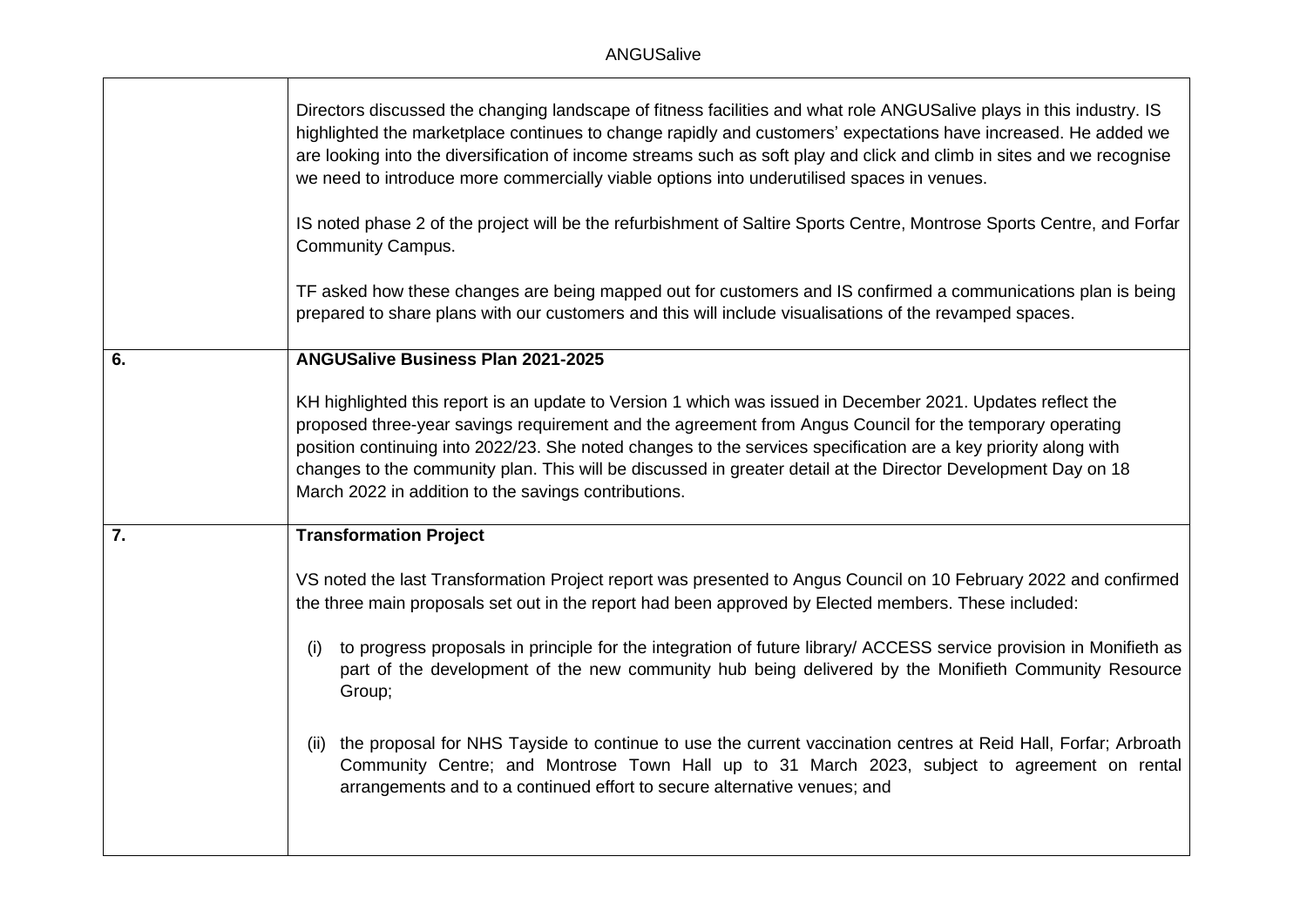|    | (iii) that in order to support ANGUSalive in their forward planning, and while income generation remains lower than<br>pre-pandemic levels (currently circa 60%), along with the significant savings targets included in the Council's<br>Change programme, ANGUSalive's temporary operating arrangements over the forthcoming financial year<br>2022/23, representing interim changes to the Services Specification, and agree they can form the content of a<br>formal change notice between the Council and ANGUSalive.                                                                                                                                              |
|----|-------------------------------------------------------------------------------------------------------------------------------------------------------------------------------------------------------------------------------------------------------------------------------------------------------------------------------------------------------------------------------------------------------------------------------------------------------------------------------------------------------------------------------------------------------------------------------------------------------------------------------------------------------------------------|
|    | VS highlighted partnership working was continuing between ANGUSalive and Angus Council as part of the Service<br>Design review and Transformation Project with the next session planned for 21 March 2022.                                                                                                                                                                                                                                                                                                                                                                                                                                                              |
|    | Directors noted the content of the report.                                                                                                                                                                                                                                                                                                                                                                                                                                                                                                                                                                                                                              |
| 8. | <b>Project &amp; Digital Update</b>                                                                                                                                                                                                                                                                                                                                                                                                                                                                                                                                                                                                                                     |
|    | IS highlighted there have been 12 major projects this year, details of which are contained within the report. Two of<br>these projects are fully complete, seven are still ongoing, and three are yet to commence. He drew particular<br>attention to the Fitness Suite Transformation Project and the Innovatise App Development.                                                                                                                                                                                                                                                                                                                                      |
|    | DW asked whether the app capabilities are not available through Legend. IS confirmed these are linked systems so<br>app bookings are transferred directly to Legend.                                                                                                                                                                                                                                                                                                                                                                                                                                                                                                    |
|    | KF asked if any there are any specific concerns with the outstanding projects. IS noted there is a large concern for<br>the Countryside Adventure Aqua Park due to other challenges in this area meaning the project has not properly<br>started yet. He added there is a meeting being held on Monday 21 February 2022 to initiate more work in this area,<br>but it will be challenging to get the Aqua Park operational to a satisfactory level in 2022 due to the level of<br>infrastructure work required. He emphasised this importance of being fully ready before the park opens to the public<br>so customer experience is the best it can be from the outset. |
|    | KF suggested the planned launch is postponed until Easter 2023 so other outstanding issues can be dealt with first.<br>Decision: Directors agreed with this approach and the decision was taken to defer the launch date until next year.                                                                                                                                                                                                                                                                                                                                                                                                                               |
|    | Directors noted the content of the report.                                                                                                                                                                                                                                                                                                                                                                                                                                                                                                                                                                                                                              |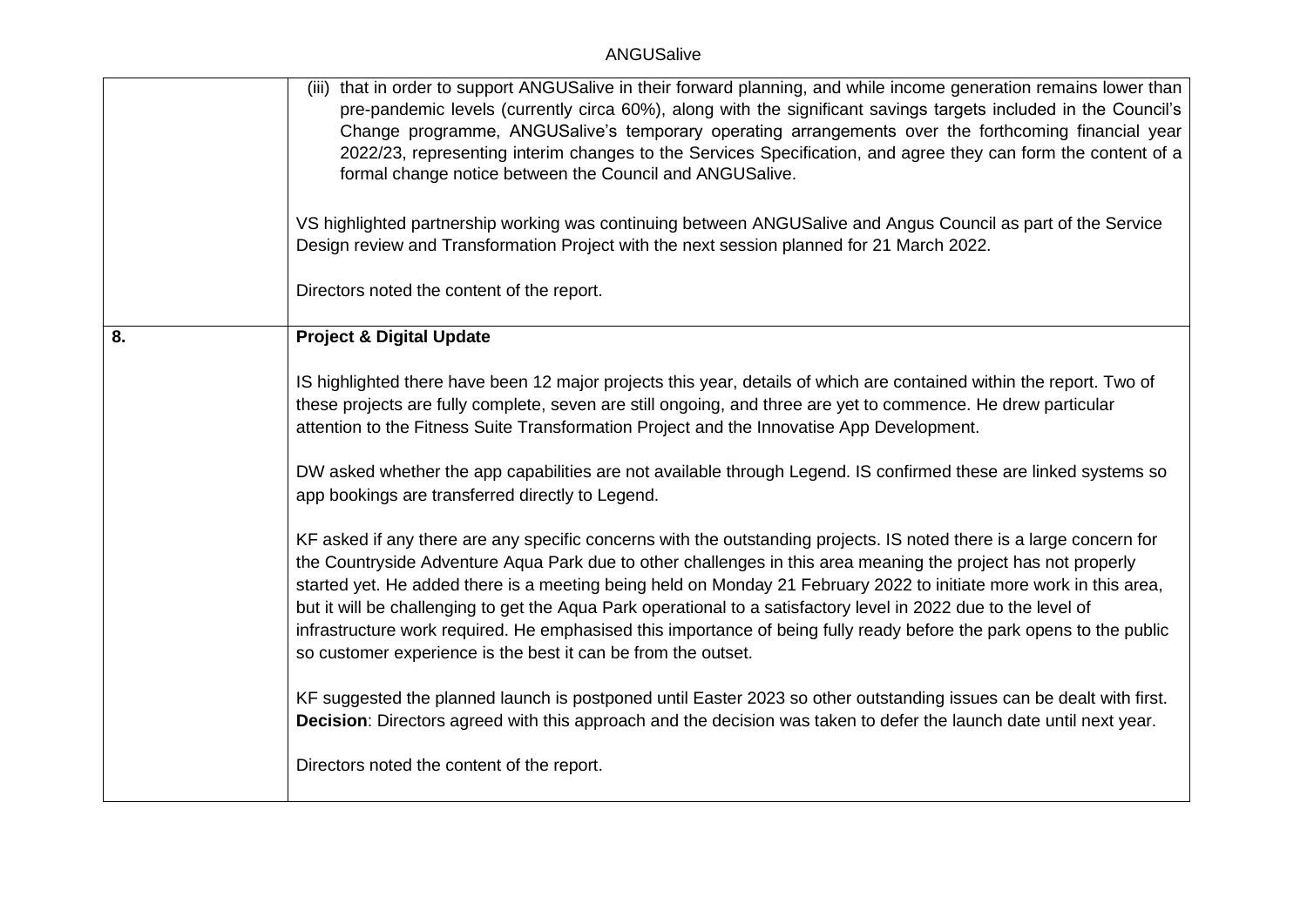| 9.  | <b>IT R&amp;R Fund</b>                                                                                                                                                                                                                                                                                                                                                                                                                                          |
|-----|-----------------------------------------------------------------------------------------------------------------------------------------------------------------------------------------------------------------------------------------------------------------------------------------------------------------------------------------------------------------------------------------------------------------------------------------------------------------|
|     | IS provided an overview of the IT R&R Fund proposal. He noted costs are listed in the report with the main spend on<br>purchasing new laptops. He highlighted we have identified a need to replace outdated monitors upgrade some of the<br>older chip & pin devices and install self-serve check-in points within the sport centres but work to determine<br>requirements are ongoing and a future report will be presented to confirm the proposal and costs. |
|     | Directors noted the content of the report.                                                                                                                                                                                                                                                                                                                                                                                                                      |
|     | <b>Decision:</b> The Directors approved the proposed spend of the IT R&R Fund.                                                                                                                                                                                                                                                                                                                                                                                  |
| 10. | <b>Good Governance Check-Up</b>                                                                                                                                                                                                                                                                                                                                                                                                                                 |
|     | Directors discussed the Good Governance Check-Up process, and it was noted a check-up was not performed<br>during 2020/21 due to the exceptional circumstances in which the charity was operating as a result of the Covid-19<br>pandemic. The last Check-Up was completed in November 2019 and in future will be scheduled annually.                                                                                                                           |
|     | RF agreed with the proposal to include this in the Board Development session on 18 March 2022. He noted the<br>overview document provided with the report was a good starting point but highlighted it would be beneficial to meet<br>prior to the development day to plan how best to deliver this with recorded outputs showing learning points and<br>action required.                                                                                       |
|     | Action: KF and RF to meet to discuss how the Good Governance Check-Up will be delivered.                                                                                                                                                                                                                                                                                                                                                                        |
| 11. | <b>ANGUSalive Policies</b>                                                                                                                                                                                                                                                                                                                                                                                                                                      |
|     | KH advised we are seeking Board approval of new and changed policies presented in order to take them to Trade<br>Unions for consultation. The policies which have only been converted to ANGUSalive them are presented for noting.                                                                                                                                                                                                                              |
|     | Directors noted the content of the policies.                                                                                                                                                                                                                                                                                                                                                                                                                    |
|     | Decision: The Board approved the new and changed policies presented and agreed for them to be taken to the<br>Trade Unions for consultation.                                                                                                                                                                                                                                                                                                                    |
|     |                                                                                                                                                                                                                                                                                                                                                                                                                                                                 |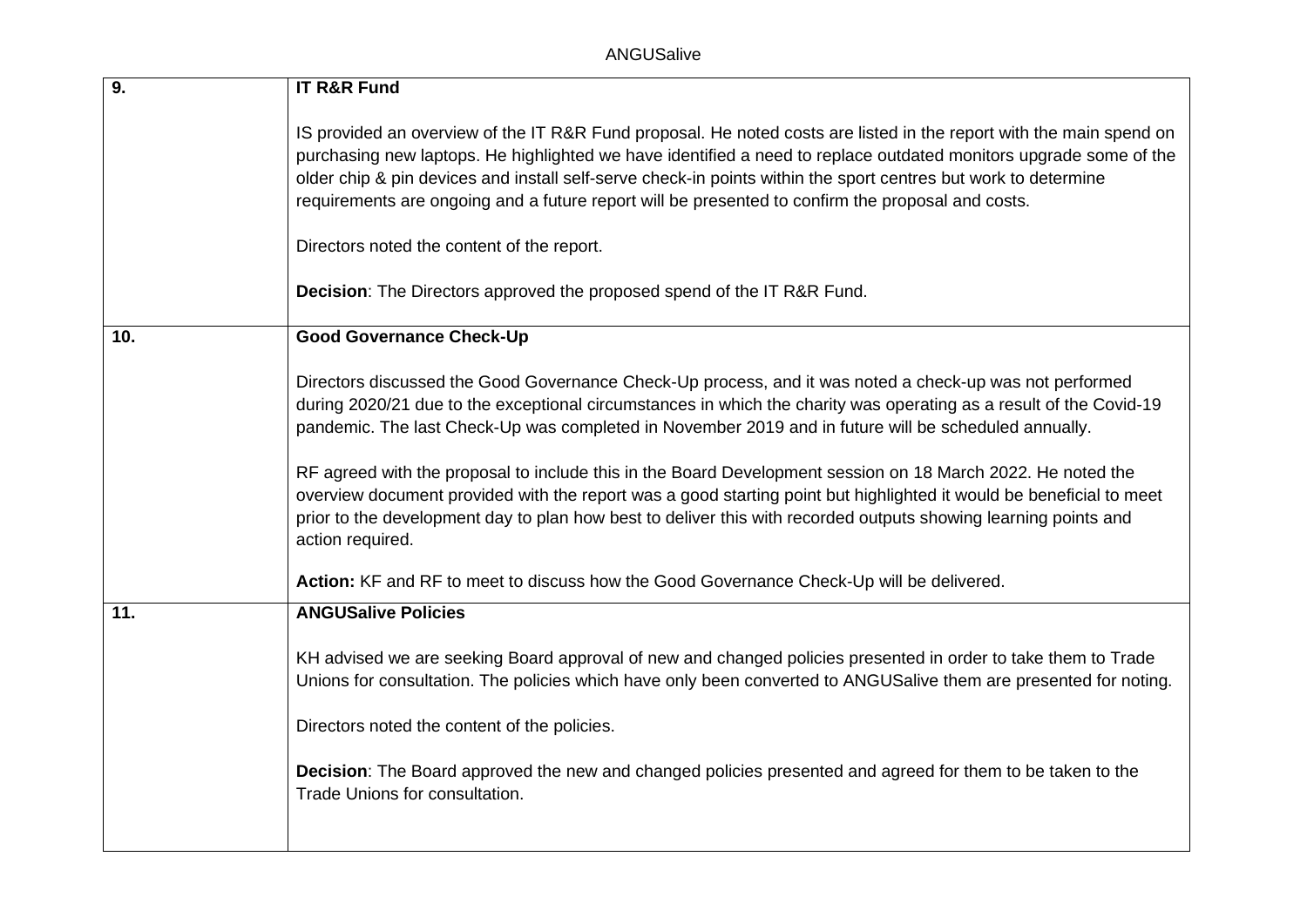|     | RP highlighted the MOD run The Defence Employer Recognition Scheme (ERS) which encourages employers to<br>support defence and inspire others to do the same. The scheme encompasses bronze, silver and gold awards for<br>employer organisations that pledge, demonstrate or advocate support to defence and the armed forces community,<br>and align their values with the Armed Forces Covenant. The ERS is designed primarily to recognise private sector<br>support although public sector organisations such as the emergency services, local authorities, NHS trusts and<br>executive agencies are also eligible to be recognised.<br>Action: KH/GT to investigate the possibility of joining the ERS and update Directors at the next meeting.<br>Directors discussed the use of Internships and Modern Apprentices as part of developing the workforce. IS noted<br>there are currently none of these roles at the moment but as part of the work undertaken by the Employability Board,<br>we are looking at getting funding to make these types of roles happen.                                                                                                                       |
|-----|--------------------------------------------------------------------------------------------------------------------------------------------------------------------------------------------------------------------------------------------------------------------------------------------------------------------------------------------------------------------------------------------------------------------------------------------------------------------------------------------------------------------------------------------------------------------------------------------------------------------------------------------------------------------------------------------------------------------------------------------------------------------------------------------------------------------------------------------------------------------------------------------------------------------------------------------------------------------------------------------------------------------------------------------------------------------------------------------------------------------------------------------------------------------------------------------------|
| 12. | <b>AOCB</b>                                                                                                                                                                                                                                                                                                                                                                                                                                                                                                                                                                                                                                                                                                                                                                                                                                                                                                                                                                                                                                                                                                                                                                                      |
|     | <b>Angus Council Collection</b><br>TF asked what the insurance cover, security checks, and audits processes are within ANGUSalive for the museum<br>collections. KH confirmed there are processes in place but will ask the Collections Lead to provide full details.<br>KH highlighted that at the time when responsibility for care and management of the Angus Council Collection on<br>behalf of the people of Angus was transferred from Angus Council to ANGUSalive on 01 December 2015 there was<br>not a full record (or catalogue) of the Collection available. Work has been undertaken by ANGUSalive to accession<br>more of the Collections over the last few years by establishing a permanent Collections Technician post during the<br>organisational review, successfully receiving funding for Project Collections Technicians as part of the Montrose<br>Museum Reimagined grant, utilising Visitor Advisors to complete Collections work during Covid-19 and through use<br>of volunteers. This also links with our digital ambitions to move the catalogue online and make it more accessible.<br>There was discussion about the cataloguing and storage of the collections. |
|     | <b>Year of Stories</b><br>LD noted it is the year of stories and asked if the Libraries were getting involved with this. KH confirmed they were<br>and noted the Adult and Community Lead is leading our participation. She added there is a funding bid in to secure<br>an opportunity for this in Angus and will bring an update back to all Directors.                                                                                                                                                                                                                                                                                                                                                                                                                                                                                                                                                                                                                                                                                                                                                                                                                                        |
|     | BD asked about the membership scheme for families on low income. KH confirmed there has been some successful<br>pilot work which started in summer 2021 working with Angus Council's Schools & Learning team and Participatory                                                                                                                                                                                                                                                                                                                                                                                                                                                                                                                                                                                                                                                                                                                                                                                                                                                                                                                                                                   |